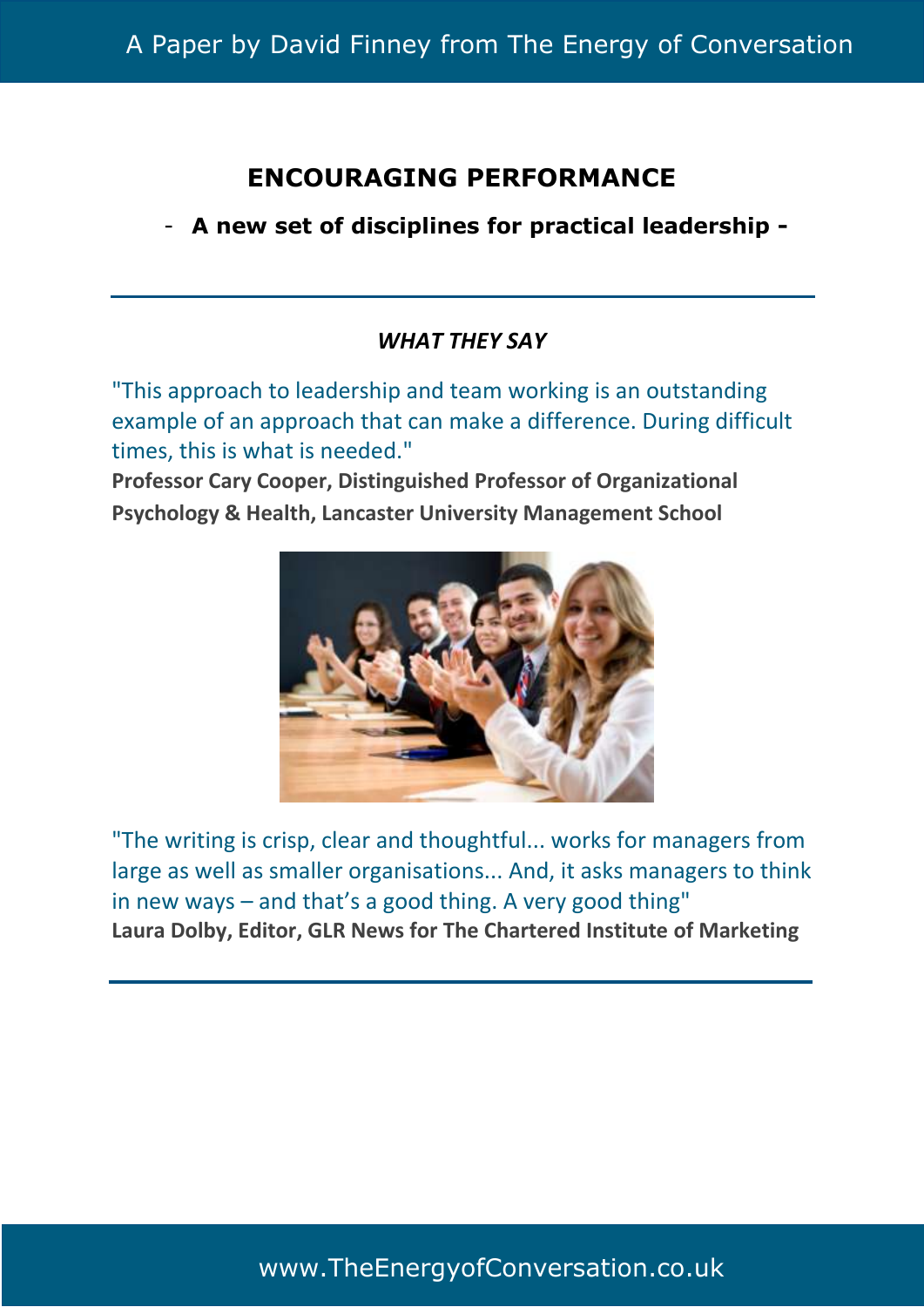# **ENCOURAGING PERFORMANCE: a new set of disciplines for Practical Leadership**

## *A paper for current and future managers by David Finney*

Dan was brilliant technically but kept missing deadlines. His manager tried everything; gave him ideas, suggestions, techniques, reminders and orders; sent him emails, called him, thrashed it out in 1:1 meetings; nothing worked. Occasionally Dan would hit a deadline and then miss it again the following week. The important thing to know here is that Dan very much wanted to please both his manager and his internal clients. There was no lack of desire, but he'd get so engrossed in another task that the existing deadline would get overlooked.

Then the manager attended a leadership course which included a coaching model. He applied the model and a change took place which was dynamic and instantaneous. Dan became animated in a way his manager had not previously seen and was proudly displaying a weekly planner he had designed to manage his schedule.

In my twenty plus years of people management and staff development, there are three precepts I have come to observe:

- 1. Everything starts with a conversation and so the quality of that conversation determines everything.
- 2. People given the right circumstances and the right stimuli will be prepared to make a change in their working practices.
- 3. Work is an emotional business understanding and appreciating how people want to *feel* when they are at work will help to make you a successful manager.

And so what are 'the right circumstances and the right stimuli'? Firstly, a **reason to change**; secondly, **a sense of ownership** and thirdly, **words of encouragement**. Read on and I will let you into the secret of effective performance management.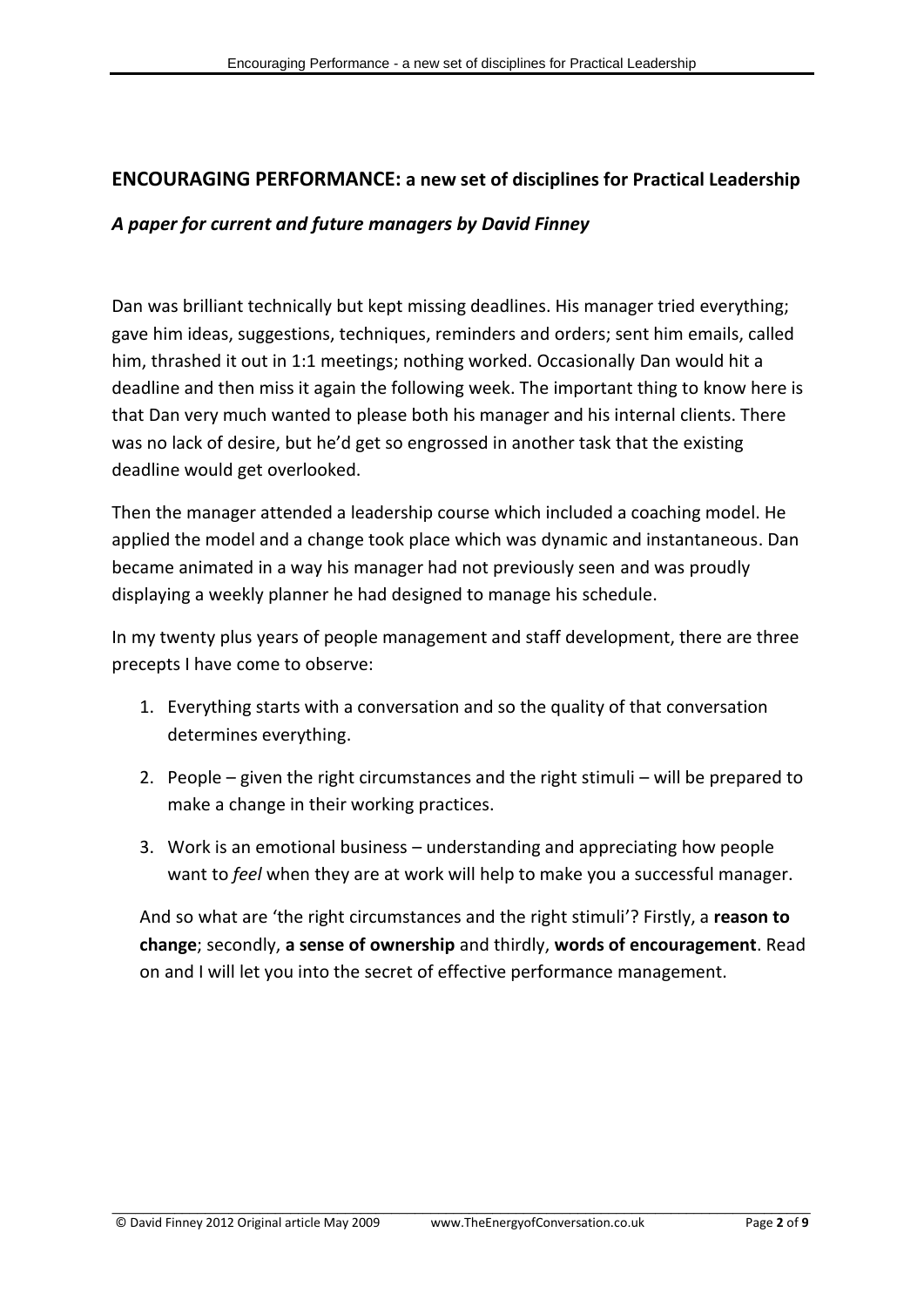#### **Practical Leadership**

Managers sometimes have a tendency to use catch-up meetings and staff appraisals as a chance to air views, give directions and point out what their direct reports are doing wrong. But what is it that individuals really need from their manager? What stops them from being fantastic at their jobs? If "people leave managers and not companies", as Marcus



Buckingham concluded after 25 years of research at Gallup, this should serve as a huge reminder as to the importance of the 'manager' function.

Visitors to social media business forums often discuss the differences between 'leadership' and 'management' and go to great lengths to emphasise the virtues that distinguish the 'leader' from the 'manager'; but I think that we are often afraid to acknowledge the important disciplines that underline the art of great management and so I have grown to love the term 'Practical Leadership'. For me this term covers the inspirational and visionary sides of leadership as well as the routines and disciplines of performance management.

Without effective means of managing performance, even the most inspirational words from the most charismatic of leaders may not yield results. And so, building on the work of Buckingham and more recently the Appreciative Inquiry movement, managers need to pause, take stock and work from a new position of strength, which leads us to the first of the 6 keys to effective performance management.

#### **1. Strengths**



"The right people in the right jobs" is possibly the oldest and most hackneyed HR policy; you can even find it in US TV series The Waltons, which made in the seventies. Yet amazingly this is often overlooked and it too easy for a manager desperate to for help to recruit someone who is *almost* right for the advertised role. Assuming then that this discipline is followed – and on every

occasion - the first job of every manager is to conduct some appreciative enquiry and locate the strengths of the team. Should those strengths not be sufficient to achieve the goals of the department, then careful recruitment must take place where again the focus should be to recruit natural talent and elicit the strengths of the applicants and how they might be used in the organisation to maximum benefit.

When a child first learns to walk, adults rally round with shouts of joy and encouragement and the child beams with pride and determination, taking another step and then another. This basic human need for support and encouragement should never be forgotten for not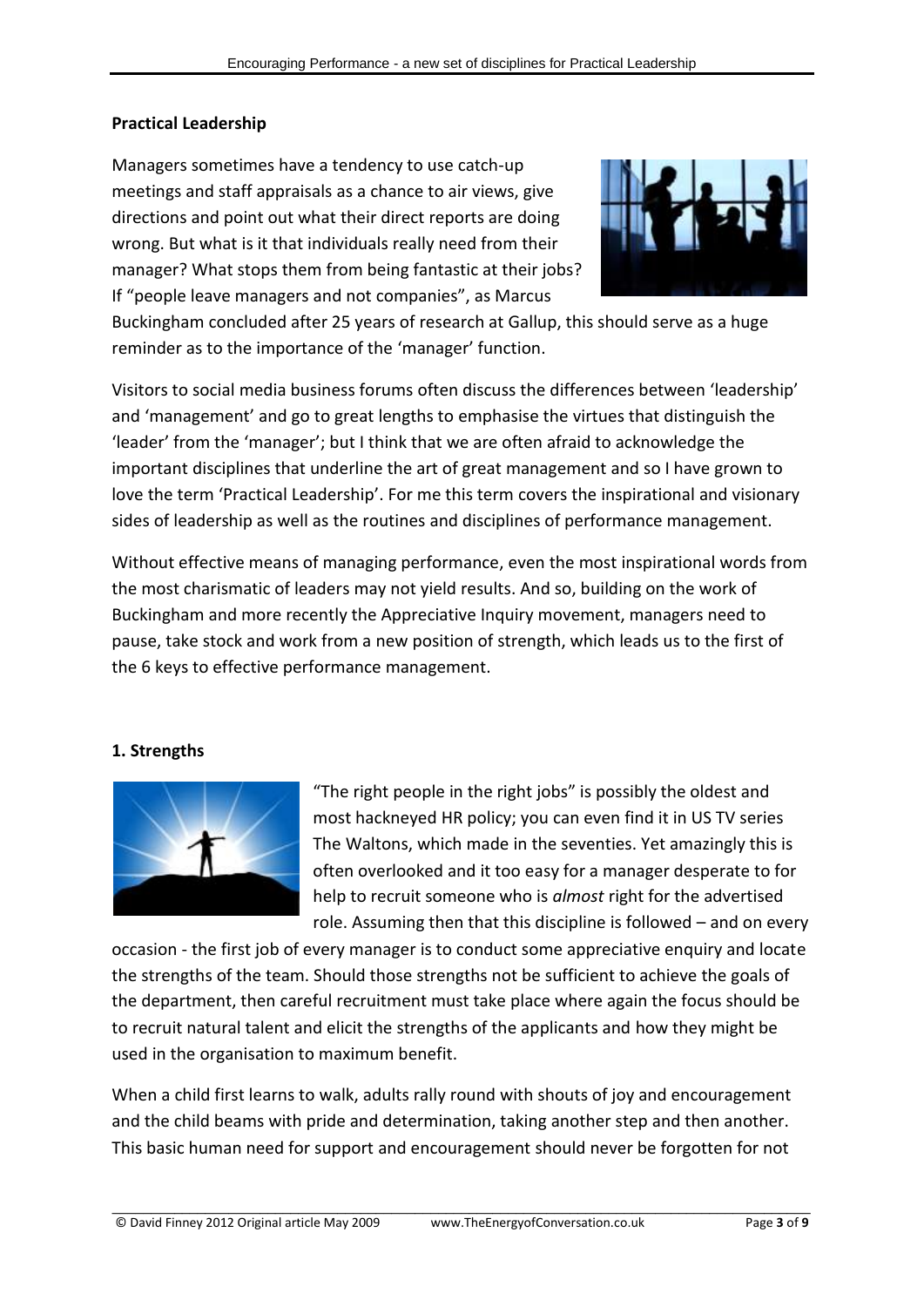only is it extremely motivating but it is an approach that allows people to make mistakes without their confidence getting crushed. Falling over is simply a part of the journey.

Managers need to make strengths a focus in the department so that when their reports forget how good they are, they won't. To remind individuals of their talents enables them to tackle their daily challenges with greater motivation so that they will be always working from a position of strength. Then teams are empowered to park 'issues' for 10 minutes and get to start meetings with what is working and stop seeing companies as continual problems that need fixing. This approach is a core feature in the Appreciative Inquiry movement triggered by David Cooperrider in the nineties.

Once all strengths are on the table and the manager has explored with the team how they can be put to the greatest use, this is a good time to give get renewed clarity about roles, responsibilities and expectations. Employees need to be clear on what 'must' be done in a specific way and what is left to their initiative.

# **2. Enforcement**

Have you seen Charles Handy's doughnut principle? It's a model which is very useful in determining the 'non-negotiables' of performance management. In the centre of the doughnut – the inner ring - are those elements of the working week that need full compliance without question. The manager decides which parts of someone's role need to be enforced and which are open to initiative and creative input.



Defining and declaring the areas of enforcement is crucial in achieving transparency about ownership boundaries. All the 'non-negotiables' are placed in the centre of the doughnut. This process enables managers to establish their tell:ask ratio. Before starting a conversation at work with a report, it is essential to be clear: "in this situation, am I asking or telling, is this discussion to be directive or collaborative?" If the subject is in the centre, there is no negotiation: this part may contain the core of company policy: quality standards, contractual obligations, company administration and any other company legislation. It is the manager's duty to ensure that this company policy is enforced. (Of course if someone constructively challenges the 'why' of company policy this should be taken on board and placed in an appropriate review meeting; compliance until the review is still non-negotiable and managers should commit to the review in the spirit of continuous improvement).

The doughnut principle also teaches us that if the inner ring is too large – i.e. if too much is placed in the centre thus reducing the space in the outer ring - individuals can feel suffocated, and their creativity will be stifled. When the contents of the inner ring have been declared then a greater freedom of expression can be given to individuals in the outer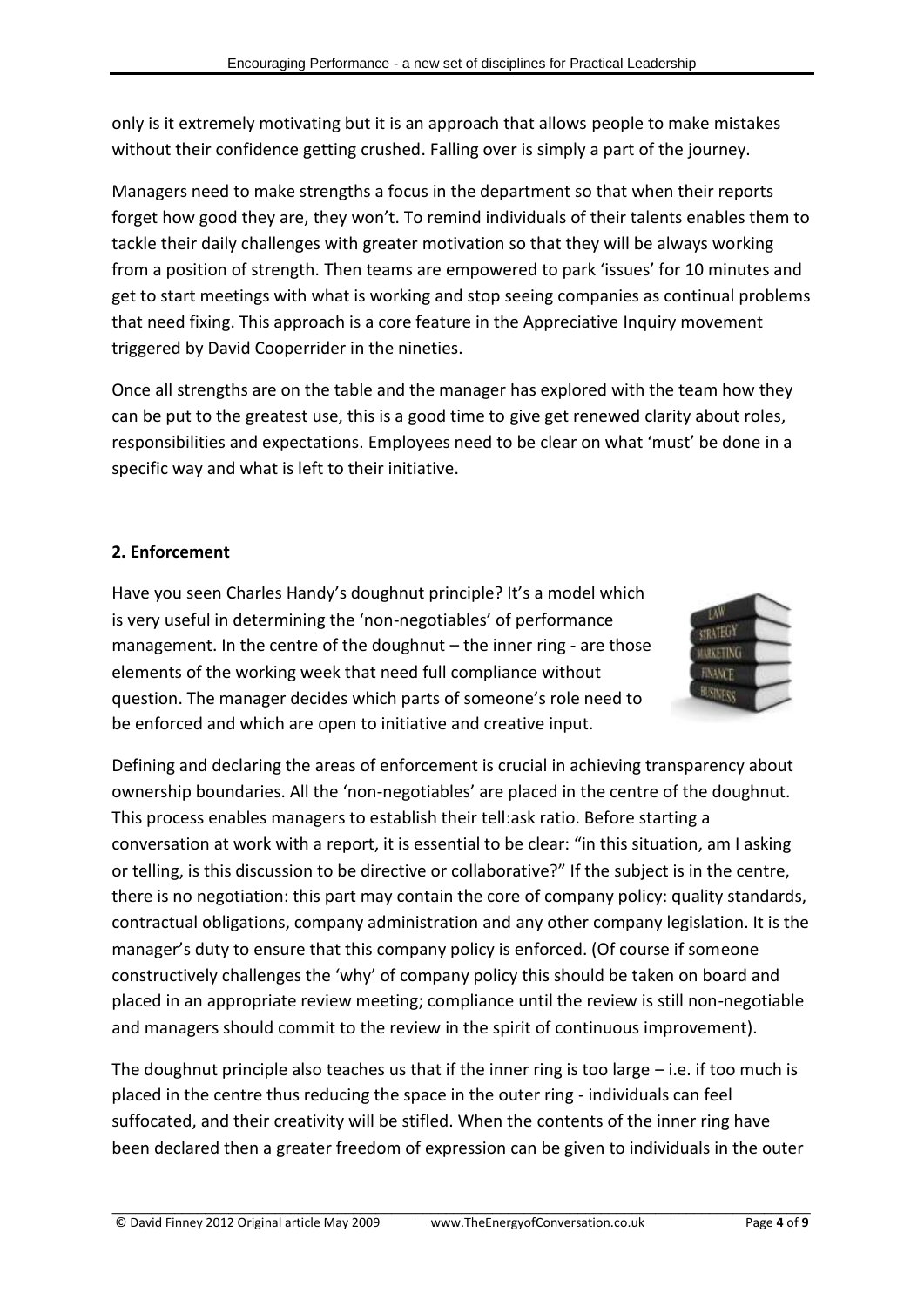ring. Once there is clarity in the rings, teams will know exactly what is required of them and where within their roles they can apply their unique talents.

The outer ring is one of enterprise and excitement. It is the place where individuals can really stake their claim in the organisation and find an authentic way of making a special contribution that adds value to the company and provides meaning to their role. In this larger zone of ownership and individual responsibility the direct report needs an approach that is both facilitative and empowering.

## **3. Coaching**



"The ability to learn faster than your competitors may be the only sustainable competitive advantage" – Arie de Geus

Everything starts with a conversation and therefore the quality of that conversation determines everything. "The best leaders talk with people not at them" as Susan Scott expressed poignantly in

her "Fierce Conversations". When 'The Answer' is provided by the leader, minds in the immediate vicinity tend to close and thinking capabilities are paused. When we think a solution to a problem is found and a decision is made to run with an action plan based on that solution, we must be sure that there really are no alternatives otherwise greater solutions may be overlooked. Only thing lost by facilitating further exploration might be another 10 or 15 minutes and yet this could be the most creative quarter of an hour of an entire career. This fascinating line of enquiry is discussed by Peter Senge in the "Fifth Discipline" and it is one of the pillars of great coaching.

A big decision for managers is when to mentor and when to coach and this is an on-going and complex discussion between directive and non-directive coaches. In a nutshell, coaching sceptics will ask: if you know the answer why on earth would you not want to share it? Coaches will respond: how do I know that I *know* the answer? What has previously worked for me may not necessarily work for others.

Let's run with the idea that a manager does know the answer but chooses to hold it back – at least for a while; by asking the right questions the manager gives the direct report a chance to reach the answer and maybe produce a few more options, some of which may be even better. In pure coaching, final choice always lies with the report – even if the coach has offered a 'suggestion' that can sit on the table with all the other ideas. Empowerment is heightened and ownership of the process that led to the answer and hence the action plan that follows is that much greater. 'Players' are both surprised and inspired by their own creativity. Why would a manager not want to give their report the chance to feel that good about themselves at work?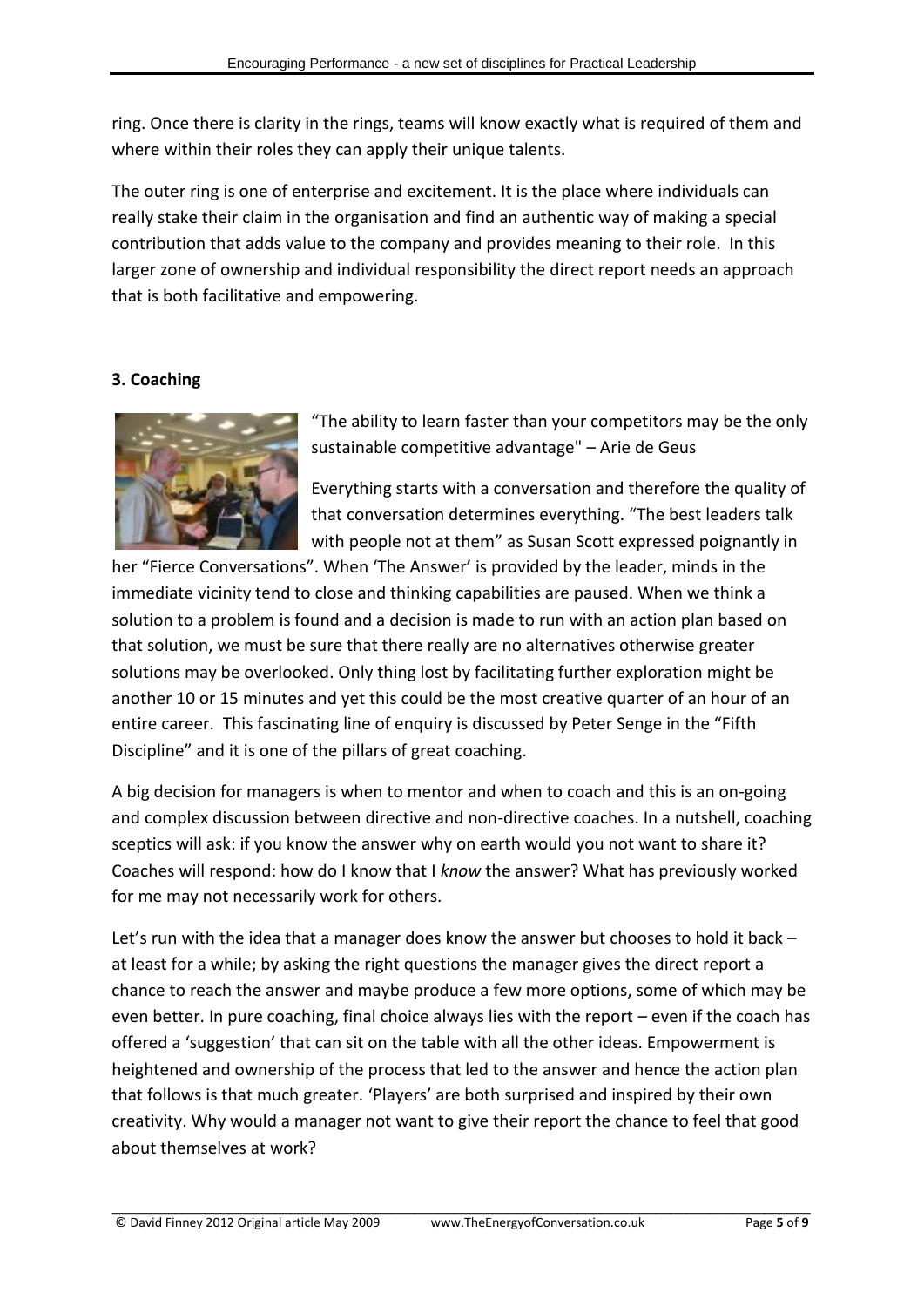Of course there are times when Mentoring does have a specific role to play: when speed is of the essence or in a consultancy capacity when lesser experienced staff members are honing their written skills or are involved in intricate communication strategies. Written work comes with practice and experience; important meetings can sometimes have links to other key discussions going on in the business and there may be some subtle political undertones. In these situations players would be wise to consult those who already have the t-shirt. Other instances might include the passing on of technical knowledge – e.g. software, hardware, legislative, regulatory etc.

When discussing the rationale for coaching, for me there are three broad reasons to coach: Communication; Change; Concern; and they all fall under the popular coaching umbrella of 'improving performance'. Let's look at each in turn:

## a) Communication

One of the most disempowering and de-motivating experiences for team players is when they experience communication difficulties and the manager steps in to take care of it – either by assuming control or responding to the report request to do so. Unless players conquer fear,



apprehension, uncertainty and a lack of focus and assertiveness in their verbal skills, they may never develop one of the most important strengths in corporate life. This is where Coaching comes in as the great confidence-builder – a natural facilitation process while players find their corporate 'voice'.

## b) Change

Coaching a team player through a change initiative provides the report with a periodic soundboard and base to work from. The coach can support the report throughout the process, help them to build an overall strategy, explore benefits, identify possible risks, include contingency plans, gain peer support, maintain motivation and recall past successes and prime strengths at appropriate stages. This is the heart of encouraging performance.

## c) Concern

The need for creativity at work is strong when there is an issue to resolve: a procedural block, an inter-departmental barrier, or maybe stress from a high workload. When a report comes to a manager with a concern, it's all too easy to launch into advice and direction. Coaching for clarity is a great starting point. Placing (leaving) ownership and responsibility in the hands of the report is a good antidote to 'monkey management'.

\_\_\_\_\_\_\_\_\_\_\_\_\_\_\_\_\_\_\_\_\_\_\_\_\_\_\_\_\_\_\_\_\_\_\_\_\_\_\_\_\_\_\_\_\_\_\_\_\_\_\_\_\_\_\_\_\_\_\_\_\_\_\_\_\_\_\_\_\_\_\_\_\_\_\_\_\_\_\_\_\_\_\_\_\_\_\_\_\_\_

So let's assume a manager decides to coach; should they get trained to do their own coaching, hire an internal coach from across the organisation, an external coach from outside the organisation or employ a mix of all three? A risk analysis may be helpful.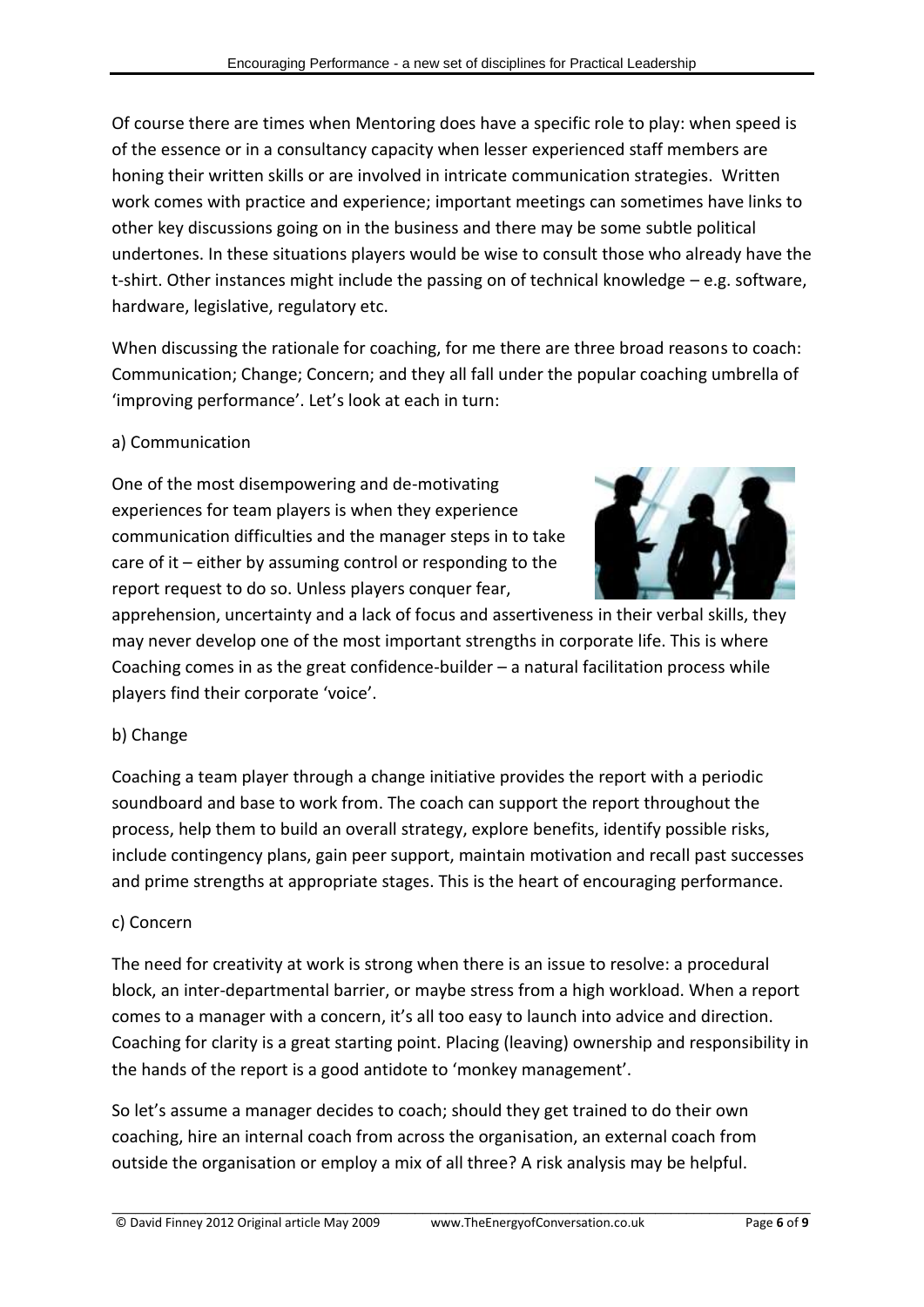| <b>Manager as mentor</b>   | <b>Manager as coach</b>      | <b>Internal / External Coach</b> |
|----------------------------|------------------------------|----------------------------------|
| Disempowering for mentee   | Insufficient time to coach   | May take longer to               |
|                            | report effectively           | understand complex               |
|                            |                              | departmental issues              |
| Encourages mental laziness | Lack of trust from report in | Initial cost might be greater    |
| in the team                | opening up and addressing    |                                  |
|                            | the tough issues             |                                  |
| Options do not get fully   | Inadequate detachment and    |                                  |
| explored                   | objectivity may dilute       |                                  |
|                            | approach                     |                                  |
| Slower long-term           |                              |                                  |
| development of team        |                              |                                  |
|                            |                              |                                  |

#### Table 1 - Risk Analysis

The risks of mentoring slightly outweigh the others although in terms of exploring options; coaches - or managers who employ coaching techniques - must also take care so as not to pull the blinds down too quickly when all the creative light *appears* to have shone through. Replacing advice with 'The Right Question' is the main tool of the Coach and if backed up with thorough and patient probing can lead to startling results.

## **4. Reward & Recognition**



There are many different ways to reward a member of the team and many different ways to recognise their performance. I still remember a previous boss of mine from many years ago, sending my wife a bunch of flowers when I was detained very late one night - appropriate and memorable – the core elements of R'n'R.

Here's an exercise: imagine you could never again give someone a salary increase or a cash bonus (maybe not so difficult in times of financial restraint). What ways can you think of to reward a member of your team and similarly what different ways are there to recognise the value and achievements of an individual?

Managers should take care not to embarrass anyone with a form of recognition that makes them want the ground to open up beneath them. Not sure? Ask them. Declare your wish to (publicly) recognise their performance and check it is something they would appreciate. Otherwise a good intention will fall flat and would be like buying a birthday gift for someone based on what you like. (Yes I've been there too).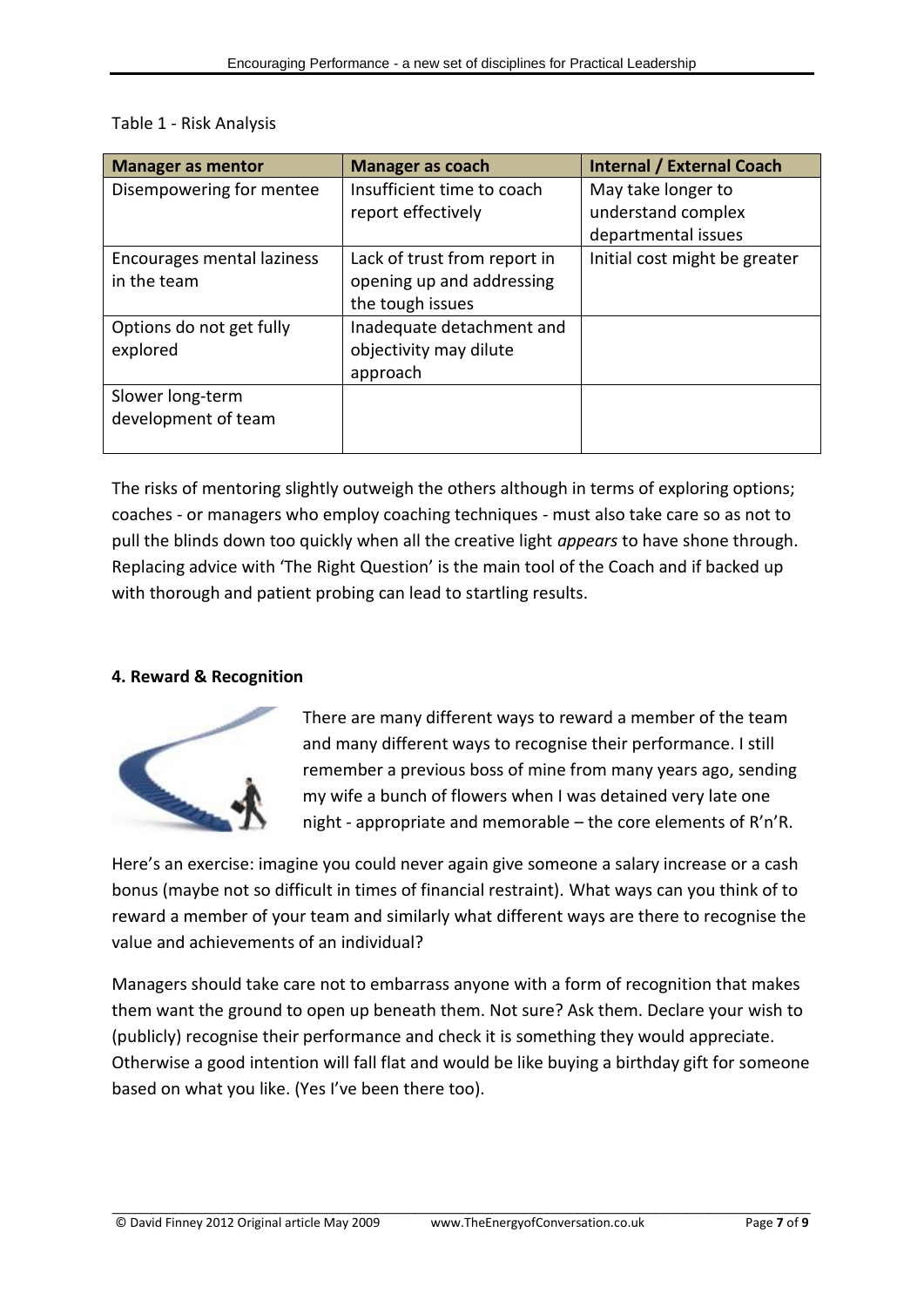## **5. Evaluation**

To get a sense of where someone has been, how far they've come and where they are going, measurement is absolutely essential. Regular 1:1 sessions and structured two-way appraisals with 'smart' objectives, there's really no substitute. Keith Bishop is the product of 10 years of managerial negligence and you will not want to inherit or develop a Keith in your team under any



circumstances. To avoid, give individuals attention and feedback; prevent disconnection and disengagement at all costs. Staff sleeping at work because they had a late night is one thing, but 'sleeping at work' whilst appearing to do the job is simply going through the motions, devoid of meaning and degrading to both manager and team. Take care your office doesn't quietly become "The Office".

In terms of the 1:1 session, the term 'regular' is of course subjective - frequency needs to match the structure of the department, the experience of the team and the nature of the work. Once-a-year appraisals without interim catch-ups are a no-no. To fully evaluate performance and maintain strong rapport, regular feedback from the manager is crucial and appraisal must never be a shock to the system. Reports should get used to a healthy mix of encouraging feedback and constructive criticism.

Managers would do well to avoid using the appraisal as a chance to air all their grievances over the past year. They also need to avoid using the 1:1 forum as a golden opportunity to point the finger. No report wants to hear their manager constantly criticise them as 1:1 meetings soon become something to dread and the person stops being receptive to the wishes of the manager. It is no coincidence that the word 'praise' is in the verb to 'appraise'. Achieving a healthy balance of positive and negative is important to the self-esteem of the report and the credibility of the manager. The only viable feedback from a manager is one that contains evidence, preferably written.

#### **6. Three-Sixty**



Evidence that an appraisee will be most convinced by is the output of thorough research conducted across the company and three-sixty degree feedback is a highly effective process. 'Stop- Start-Continue' contains three simple questions that gather a broad set of feedback from a wide audience – e.g.

• *What is Dan not doing which if he started doing, would really add value to the service he provides?*

- *What is Dan doing which if he stopped doing, would improve his performance?*
- *What is Dan doing well that he should continue to do?*